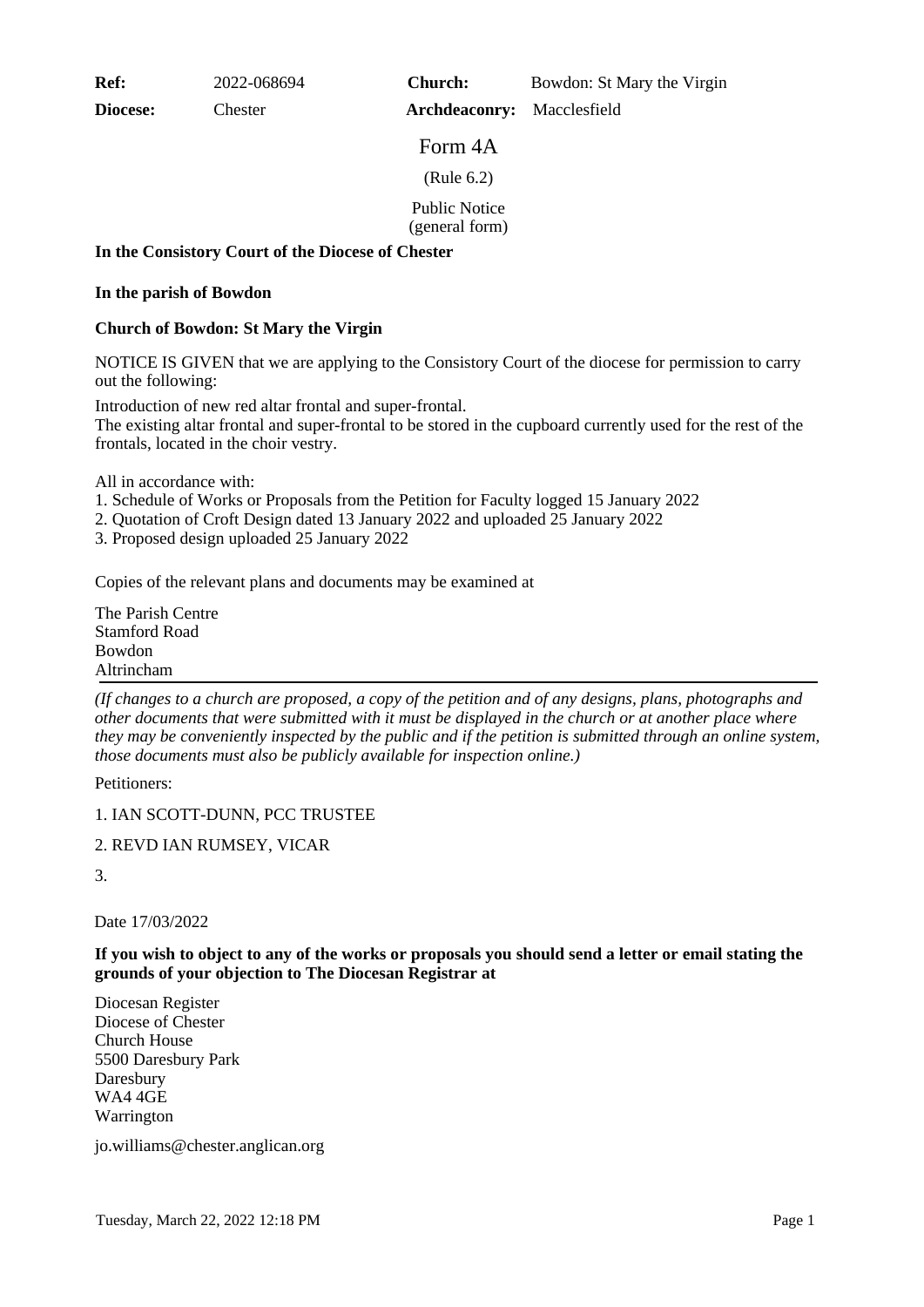**so that your letter reaches the registrar not later than 16/04/2022. A letter of objection must include your name and address and state whether you live in the parish and/or your name is entered on the church electoral roll of the parish or any other basis on which you have an interest in the matter.**